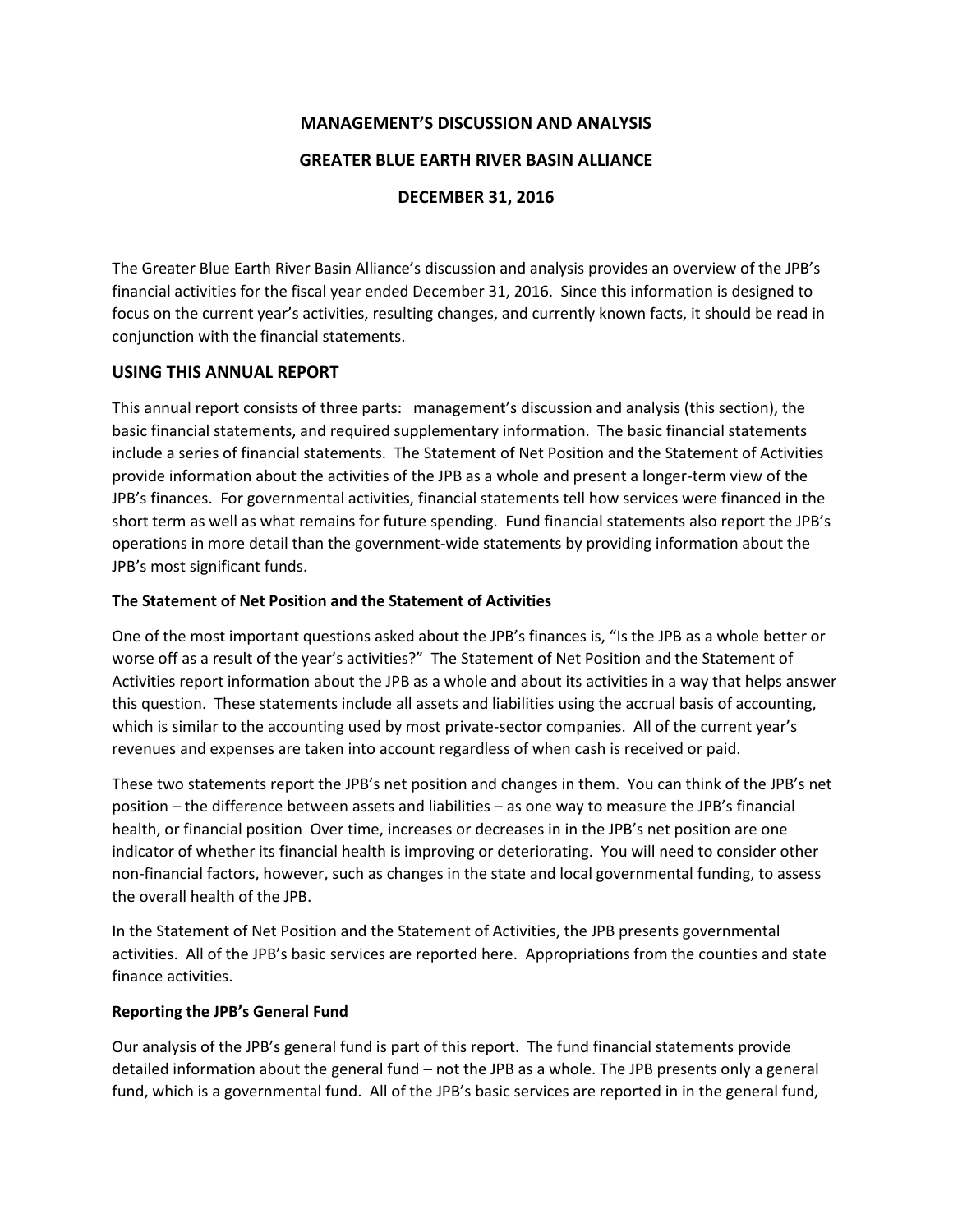which focuses on how money flows into and out of the fund and the balances left at year-end that are available for spending. The fund is reported using an accounting method called modified accrual accounting. This method measures cash and all other financial assets that can be readily converted to cash. The general fund statements provide a detailed short-term view of the JPB's general government operations and the basic services it provides. Governmental fund information helps you determine whether there are more or fewer financial resources that can be spent in the near future to finance the JPB's programs. We describe the relationship (or differences) between governmental activities (reported in the Statement of Net Position and the Statement of Activities) and governmental funds in a reconciliation included with the financial statements.

#### **THE JPB AS A WHOLE**

Our analysis below focuses on the net position (Table 1) and change in net position (Table 2) of the JPB's governmental activities.

Table 1

Net Position

|                            | <b>Governmental Activities</b> |           |
|----------------------------|--------------------------------|-----------|
|                            | 2016                           | 2015      |
| Current Assets             | \$361,478                      | \$372,274 |
| Total Assets               | \$361,478                      | \$372,274 |
|                            |                                |           |
| <b>Current Liabilities</b> | \$339,521                      | \$369,070 |
| <b>Total Liabilities</b>   | \$339,521                      | \$369,070 |

Net position of the JPB's governmental activities increased by \$18,753. Unrestricted net position, the part of net position that can be used to finance day-to-day operations without constraints established by debt covenants, enabling legislation, or other legal requirements changed from \$3,204 at December 31, 2015 to \$21,957 at the end of this year.

Table 2

Change in Net Position:

|                            | <b>Governmental Activities</b> |           |
|----------------------------|--------------------------------|-----------|
| Revenues                   | 2016                           | 2015      |
| Intergovernmental          | \$777,021                      | \$445,509 |
| <b>Investment Earnings</b> | 314                            | 372       |
| Miscellaneous              | 682                            | 353       |
| Total Revenues             | \$778,017                      | \$446,216 |